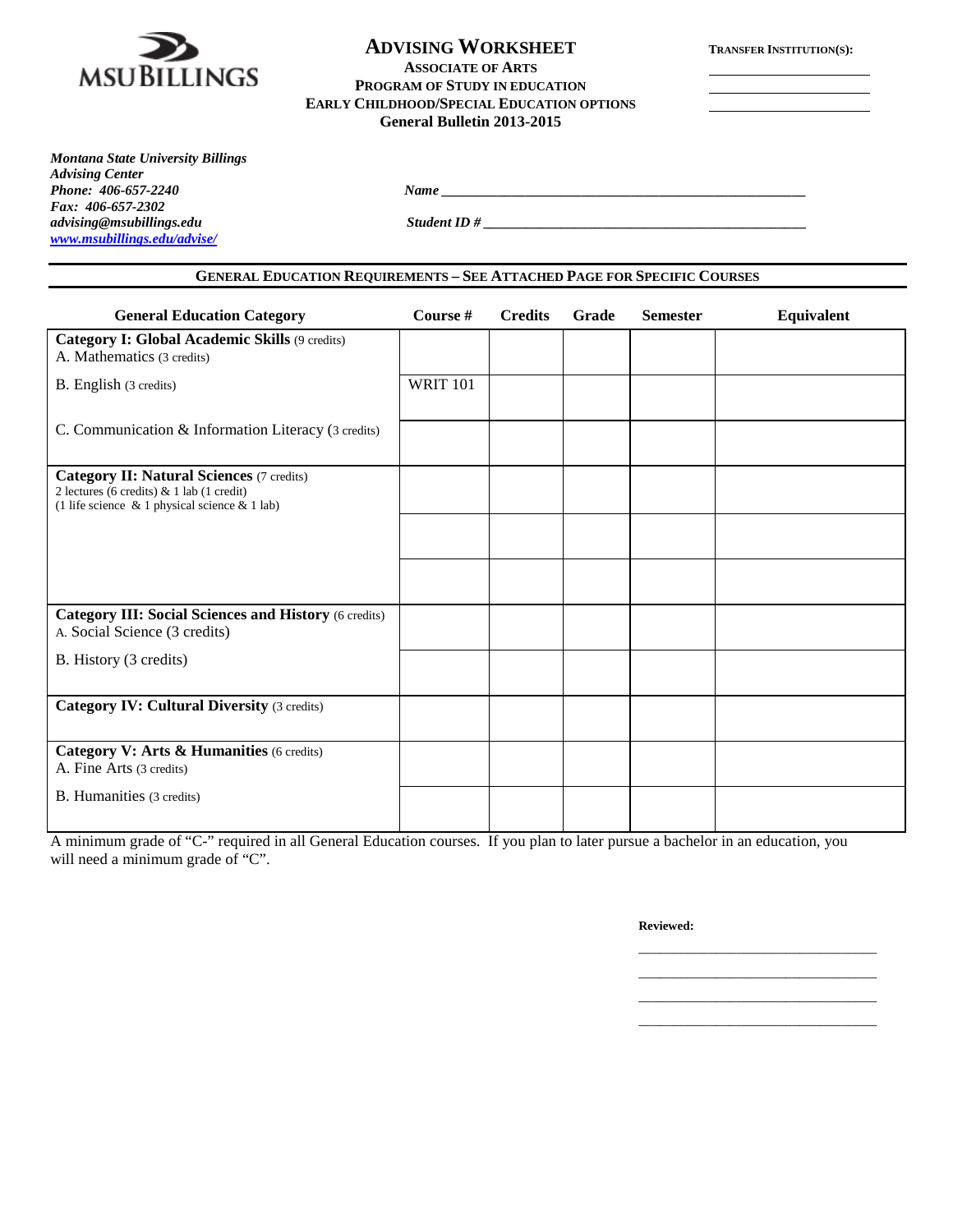### **GENERAL EDUCATION REQUIREMENTS**

|                                                                |            | <b>CATEGORY I: GLOBAL ACADEMIC SKILLS</b>                          | 9 credits                        |  |
|----------------------------------------------------------------|------------|--------------------------------------------------------------------|----------------------------------|--|
| Students are required to take one course from each subcategory |            |                                                                    |                                  |  |
|                                                                |            | <b>Subcategory A - Mathematics</b>                                 | 3 credits                        |  |
| М                                                              | 105        | <b>Contemporary Mathematics</b>                                    | 3                                |  |
| М                                                              | 114        | <b>Extended Technical Mathematics</b>                              | 3                                |  |
| М                                                              | 121        | College Algebra                                                    | 3                                |  |
| М                                                              | 122        | College Trigonometry                                               | 3                                |  |
| М                                                              | 131        | Mathematics for Elementary Teachers II                             | 3                                |  |
| М                                                              | 143        | <b>Finite Mathematics</b>                                          | 4                                |  |
| М                                                              | 171        | Calculus I                                                         | 4                                |  |
| <b>STAT</b>                                                    | 141        | <b>Introduction to Statistical Concepts</b>                        | 3                                |  |
| <b>STAT</b>                                                    | 216        | <b>Introduction to Statistics</b>                                  | 4                                |  |
| <b>Subcategory B - English</b>                                 |            |                                                                    | 3 credits                        |  |
| WRIT                                                           | 101        | College Writing I                                                  | 3                                |  |
| WRIT                                                           | 121        | Introduction to Technical Writing                                  | 3                                |  |
| WRIT                                                           | 122        | <b>Introduction to Business Writing</b>                            | 3                                |  |
| WRIT                                                           | 201        | College Writing II                                                 | 3                                |  |
| WRIT                                                           | 220        | Business & Professional Writing                                    | 3                                |  |
| WRIT                                                           | 221        | <b>Intermediate Technical Writing</b>                              | 3                                |  |
|                                                                |            | Subcategory C- Communication & Information Literacy 3 credits      |                                  |  |
| <b>BMIS</b>                                                    | 150        | Computer Literacy                                                  | 3                                |  |
| COMX                                                           | 111        | <b>Introduction to Public Speaking</b>                             | 3                                |  |
| <b>COMX</b>                                                    | 115        | Introduction to Interpersonal Communication 3                      |                                  |  |
| <b>LSCI</b>                                                    | 125        | Research in the Information Age                                    | 3                                |  |
|                                                                |            | 6 cr. lecture & 1 cr. lab<br><b>CATEGORY II: NATURAL SCIENCES</b>  |                                  |  |
|                                                                |            | Students are required to take one course from each subcategory and |                                  |  |
|                                                                |            | at least one corresponding lab or SCIN 101, 102, 103 & 104         |                                  |  |
|                                                                |            | <b>Subcategory A - Life Sciences</b>                               | 3-4 credits                      |  |
| <b>BIOB</b>                                                    | 101        | Discover Biology                                                   | 3                                |  |
| <b>BIOB</b>                                                    | 102        | Discover Biology Lab                                               | 1                                |  |
| <b>BIOB</b>                                                    | 160        | Principles of Living Systems                                       | 3                                |  |
| <b>BIOB</b>                                                    | 161        | Principles of Living Systems Lab                                   | 1                                |  |
|                                                                |            | <b>Subcategory B - Physical Sciences</b>                           | 3-4 credits                      |  |
| ASTR                                                           | 110        | Introduction to Astronomy                                          | 3                                |  |
| ASTR                                                           | 111        | Introduction to Astronomy Lab                                      | 1                                |  |
| CHMY                                                           | 121        | Introduction to General Chemistry                                  | 3                                |  |
| CHMY                                                           | 122        | Introduction to General Chemistry Lab                              | 1                                |  |
| <b>CHMY</b>                                                    | 141        | College Chemistry I                                                | 3                                |  |
| CHMY                                                           | 142        | College Chemistry Laboratory I                                     | 1                                |  |
| <b>GEO</b>                                                     | 101        | Introduction to Physical Geology                                   | 3                                |  |
| GEO                                                            | 102        | Introduction to Physical Geology Laboratory                        | 1                                |  |
| <b>GPHY</b>                                                    | 111        | Introduction to Physical Geography                                 | 3                                |  |
| <b>GPHY</b>                                                    | 112        | Introduction to Physical Geography Lab                             | 1                                |  |
| <b>PHSX</b>                                                    | 103        | Our Physical World                                                 | 3                                |  |
| PHSX                                                           | 104        | Our Physical World Lab                                             | 1                                |  |
| PHSX                                                           | 205        |                                                                    | 3                                |  |
| <b>PHSX</b>                                                    | 206        | <b>College Physics I</b><br><b>College Physics I Lab</b>           | $\mathbf{1}$                     |  |
|                                                                |            |                                                                    | 3                                |  |
| PHSX<br><b>PHSX</b>                                            | 105<br>106 | Fundamentals of Phys Sci<br>Fundamentals of Phys Sci Lab           | 1                                |  |
|                                                                |            | Subcategories A and B – Integrated Sciences                        | 7 credits                        |  |
|                                                                |            | SCIN 101, 102, 103 & 104 Integrated Sciences                       | $3, \frac{1}{2}, 3, \frac{1}{2}$ |  |
|                                                                |            |                                                                    |                                  |  |
|                                                                |            |                                                                    |                                  |  |

|                                |     | CATEGORY III: SOCIAL SCIENCES AND HISTORY                      | <b>6</b> credits |
|--------------------------------|-----|----------------------------------------------------------------|------------------|
|                                |     | Students are required to take one course from each subcategory |                  |
|                                |     | <b>Subcategory A – Social Sciences</b>                         | 3 credits        |
| ANTY                           | 217 | Physical Anthropology & Archeology                             | 3                |
| BGEN                           | 105 | Introduction to Business                                       | 3                |
| COMX                           | 106 | Communicating in a Dynamic Workplace                           | 3                |
| ECNS                           | 201 | Principles of Microeconomics                                   | 3                |
| ECNS                           | 202 | Principles of Macroeconomics                                   | 3                |
| EDU                            | 105 | <b>Education and Democracy</b>                                 | 3                |
| GPHY                           | 141 | Geography of World Regions                                     | 3                |
| <b>HTH</b>                     | 110 | Personal Health and Wellness                                   | 3                |
| <b>PSCI</b>                    | 210 | Introduction to American Government                            | 3                |
| <b>PSCI</b>                    | 220 | Introduction to Comparative Government                         | 3                |
| <b>PSYX</b>                    | 100 | Introduction to Psychology                                     | 3                |
| PSYX                           | 231 | <b>Human Relations</b>                                         | 3                |
| SOCI                           | 101 | Introduction to Sociology                                      | 3                |
| <b>SOCI</b>                    | 201 | Social Problems                                                | 3                |
| <b>Subcategory B - History</b> |     |                                                                | 3 credits        |
| <b>HSTA</b>                    | 101 | American History I                                             | 3                |
| HSTA                           | 102 | American History II                                            | 3                |
| HSTR                           | 101 | <b>Western Civilization I</b>                                  | 3                |
| HSTR                           | 102 | <b>Western Civilization II</b>                                 | 3                |
| <b>HSTR</b>                    | 103 | Honors Western Civilization I                                  | 3                |

| <b>HSTR</b>   | 104  | Honors Western Civilization II                                 | 3                |
|---------------|------|----------------------------------------------------------------|------------------|
| <b>PSCI</b>   | 230  | Introduction to International Relations                        | 3                |
|               |      |                                                                |                  |
|               |      | <b>CATEGORY IV: CULTURAL DIVERSITY</b>                         | 3 credits        |
| A&SC/WGSS 274 |      | Women, Culture, and Society                                    | 3                |
| ANTY          | 220  | Culture and Society                                            | 3                |
| ARTH          | 160  | <b>Global Visual Culture</b>                                   | 3                |
| <b>COMX</b>   | 212  | Introduction to Intercultural Communication                    | 3                |
| <b>GPHY</b>   | 12.1 | Human Geography                                                | 3                |
| <b>HTH</b>    | 270  | <b>Global Health Issues</b>                                    | 3                |
| LIT           | 230  | World Literature Survey                                        | 3                |
| MUSI          | 207  | <b>World Music</b>                                             | 3                |
| <b>NASX</b>   | 105  | Introduction to Native American Studies                        | 3                |
| <b>NASX</b>   | 205  | Native Americans in Contemporary Society                       | 3                |
| PHI.          | 271  | Philosophy & Religion of India                                 | 3                |
| PHL.          | 272  | Philosophy & Religion of China/Tibet/Japan                     | 3                |
| <b>REHA</b>   | 201  | Introduction to Diversity in Counseling                        | 3                |
| <b>RLST</b>   | 170  | The Religious Quest                                            | 3                |
| <b>SPNS</b>   | 150  | The Hispanic Tradition                                         | 3                |
|               |      |                                                                |                  |
|               |      | <b>CATEGORY V: ARTS &amp; HUMANITIES</b>                       | <b>6</b> credits |
|               |      | Students are required to take one course from each subcategory |                  |
|               |      | <b>Subcategory A – Fine Arts</b>                               | 3 credits        |
| <b>ARTZ</b>   | 101  | Art Fundamentals                                               | 3                |
| ARTZ          | 105  | Visual Language-Drawing                                        | 3                |
| ARTZ          | 131  | Ceramics for Non-majors                                        | 3                |
| <b>CRWR</b>   | 240  | <b>Intro Creative Writing Workshop</b>                         | 3                |
| FILM          | 160  | Introduction to World Cinema                                   | 3                |
| LIT           | 270  | Film & Literature                                              | 3                |
| MART          | 260  | Computer Presentation and Animation                            | 3                |

MUSI 101 Enjoyment of Music 3 MUSI 114 Band: MSUB Symphonic 1 MUSI 131 Jazz Ensemble I: MSUB 1<br>MUSI 147 Choral Ensemble: University Chorus 1 MUSI 147 Choral Ensemble: University Chorus 1<br>THTR 101 Introduction to Theatre 3 THTR 101 Introduction to Theatre 3<br>THTR 120 Introduction to Acting I 3

**Subcategory B - Humanities** 3 credits<br>ARTH 150 Introduction to Art History 3 ARTH 150 Introduction to Art History 3<br>HONR 111 Perspectives and Understanding 3 HONR 111 Perspectives and Understanding 3<br>LIT 110 Introduction to Literature 3 LIT 110 Introduction to Literature 3<br>
LIT 240 The Bible as Literature 3 LIT 240 The Bible as Literature 3<br>PHL 110 Introduction to Ethics 3 PHL 110 Introduction to Ethics 3<br>PHL 111 Philosophies of Life 3 Philosophies of Life

Introduction to Acting I<br>
Humanities
3 credits

| Total | 31 |
|-------|----|
|       |    |